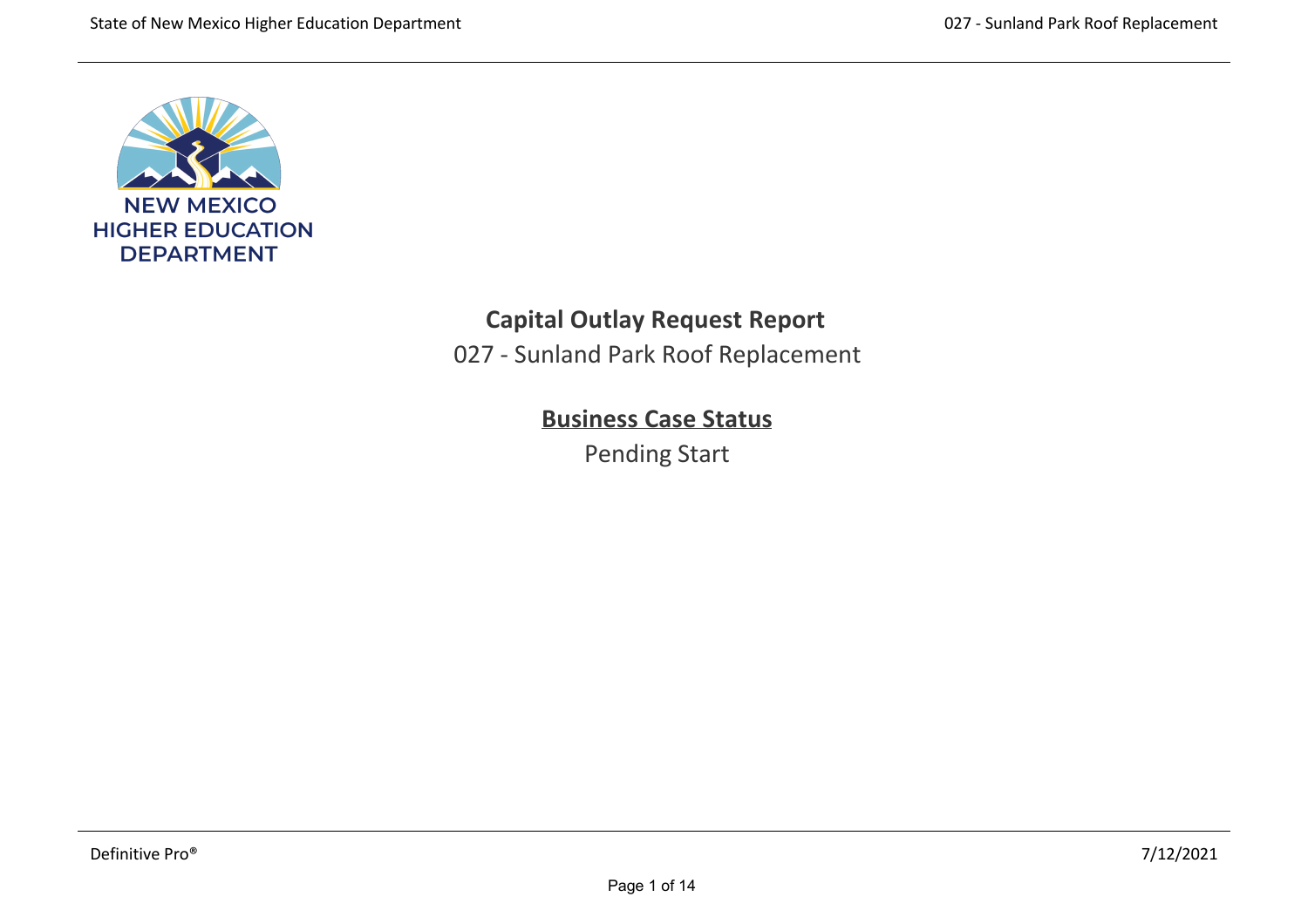| <b>Request</b>                  |                                                                                                                                               |                     |                               |                                                                                                                                                                                                                                                                                                                                                                                                                                                                                                                                                                                                                                                                                                                                                                                                                                                                                                                                                                                                                                                                                                         |
|---------------------------------|-----------------------------------------------------------------------------------------------------------------------------------------------|---------------------|-------------------------------|---------------------------------------------------------------------------------------------------------------------------------------------------------------------------------------------------------------------------------------------------------------------------------------------------------------------------------------------------------------------------------------------------------------------------------------------------------------------------------------------------------------------------------------------------------------------------------------------------------------------------------------------------------------------------------------------------------------------------------------------------------------------------------------------------------------------------------------------------------------------------------------------------------------------------------------------------------------------------------------------------------------------------------------------------------------------------------------------------------|
| <b>Institution</b>              | NMSU - DA                                                                                                                                     |                     | $\checkmark$                  |                                                                                                                                                                                                                                                                                                                                                                                                                                                                                                                                                                                                                                                                                                                                                                                                                                                                                                                                                                                                                                                                                                         |
| <b>Project Title</b>            | Sunland Park Roof Replacement                                                                                                                 |                     |                               |                                                                                                                                                                                                                                                                                                                                                                                                                                                                                                                                                                                                                                                                                                                                                                                                                                                                                                                                                                                                                                                                                                         |
|                                 | <b>Building</b>                                                                                                                               | <b>Building Age</b> |                               | <b>Building GSF</b>                                                                                                                                                                                                                                                                                                                                                                                                                                                                                                                                                                                                                                                                                                                                                                                                                                                                                                                                                                                                                                                                                     |
| <b>Building(s)</b>              | DACC SUNLAND PARK CENTER                                                                                                                      | 0.00                |                               | $\Omega$                                                                                                                                                                                                                                                                                                                                                                                                                                                                                                                                                                                                                                                                                                                                                                                                                                                                                                                                                                                                                                                                                                |
| <b>Project Location</b>         | See Site Plans and excerpt from Facilities MP                                                                                                 |                     | <b>Project Map</b>            | <b>Project Map Link</b>                                                                                                                                                                                                                                                                                                                                                                                                                                                                                                                                                                                                                                                                                                                                                                                                                                                                                                                                                                                                                                                                                 |
| <b>FY Priority #</b>            |                                                                                                                                               |                     | <b>Master Plan Priority #</b> | 8                                                                                                                                                                                                                                                                                                                                                                                                                                                                                                                                                                                                                                                                                                                                                                                                                                                                                                                                                                                                                                                                                                       |
| <b>Total Project Cost</b>       | \$600,000                                                                                                                                     |                     | <b>State Funding Request</b>  | \$500,000                                                                                                                                                                                                                                                                                                                                                                                                                                                                                                                                                                                                                                                                                                                                                                                                                                                                                                                                                                                                                                                                                               |
| <b>Committed Match Funding</b>  | \$100,000                                                                                                                                     |                     | <b>Match Funding Source</b>   | <b>DACC Local Funds</b>                                                                                                                                                                                                                                                                                                                                                                                                                                                                                                                                                                                                                                                                                                                                                                                                                                                                                                                                                                                                                                                                                 |
| <b>Construction Type</b>        | Renovation                                                                                                                                    |                     |                               |                                                                                                                                                                                                                                                                                                                                                                                                                                                                                                                                                                                                                                                                                                                                                                                                                                                                                                                                                                                                                                                                                                         |
| <b>Previous Request Summary</b> | N/A                                                                                                                                           |                     |                               |                                                                                                                                                                                                                                                                                                                                                                                                                                                                                                                                                                                                                                                                                                                                                                                                                                                                                                                                                                                                                                                                                                         |
| <b>History of Facility</b>      | in 1996, and has about 32,500 GSF. Adult Basic Education (ABE) is offered at all DACC locations and at community sites throughout the county. |                     |                               | Sunland Park (SLP) Center is one of three satellite centers in southern part of the county, along with Gadsden and Chaparrel, that offer occupational education and lower division university courses, SLP was occupied                                                                                                                                                                                                                                                                                                                                                                                                                                                                                                                                                                                                                                                                                                                                                                                                                                                                                 |
| <b>Current Condition</b>        |                                                                                                                                               |                     |                               | The roof renovation at the DACC Sunland Park Center includes the original 1996 Building (phase one 9,204 sq. ft.) and the 2004 classroom and office wing addition (phase 2 11,000 sq. ft.) total square footage of roofs<br>to be replaced is approximately 20,000 sq. ft. The original roofs are a hypalon rubber product manufactured by "Mule Hide Corp." that came with only a 15-year warranty. Both roofs have had issues with leaks for<br>the past 5 years especially at the points where the two different phases meet. We have used a silicone roof coating in many areas in an attempt to prevent interior damage but the source of the leaks is often hard to<br>determine due to the hairline cracking in the original membrane. In one area where the two phases meet the Insulation below the membrane has compressed creating a ponding condition whenever it rains.<br>Replacement of these roofs and repairing the substrate for proper drainage is a high priority to prevent any further interior damage. The existing roof had a 20 year warranty and is past due for replacement. |
| <b>Renovation Information</b>   | N/A                                                                                                                                           |                     |                               |                                                                                                                                                                                                                                                                                                                                                                                                                                                                                                                                                                                                                                                                                                                                                                                                                                                                                                                                                                                                                                                                                                         |
| <b>Scope of Work</b>            | and scuppers • New coping system • New walkpads to surround all mechanical units                                                              |                     |                               | The scope of work for the roof renovation at the DACC Sunland Park Center includes the original 1996 Building of approximately 20,000 SF will include: • Removal of existing Thermoplastic Polyolefin (TPO) roofing<br>system and membrane . Remove roof drains, scuppers and flashing . Provide new Polyvinyl Chloride (PVC) roofing system on rigid insulation on top of decking . New substrate and proper drainage . New roof drains                                                                                                                                                                                                                                                                                                                                                                                                                                                                                                                                                                                                                                                                |

2020 - 2020 - 2020 - 2020 - 2020 - 2020 - 2030 - 2030 - 2030 - 2030 - 2030 - 2030 - 2030 - 2030 - 2030 - 2030<br>2030 - 2030 - 2030 - 2030 - 2030 - 2030 - 2030 - 2030 - 2030 - 2030 - 2030 - 2030 - 2030 - 2030 - 2030 - 2030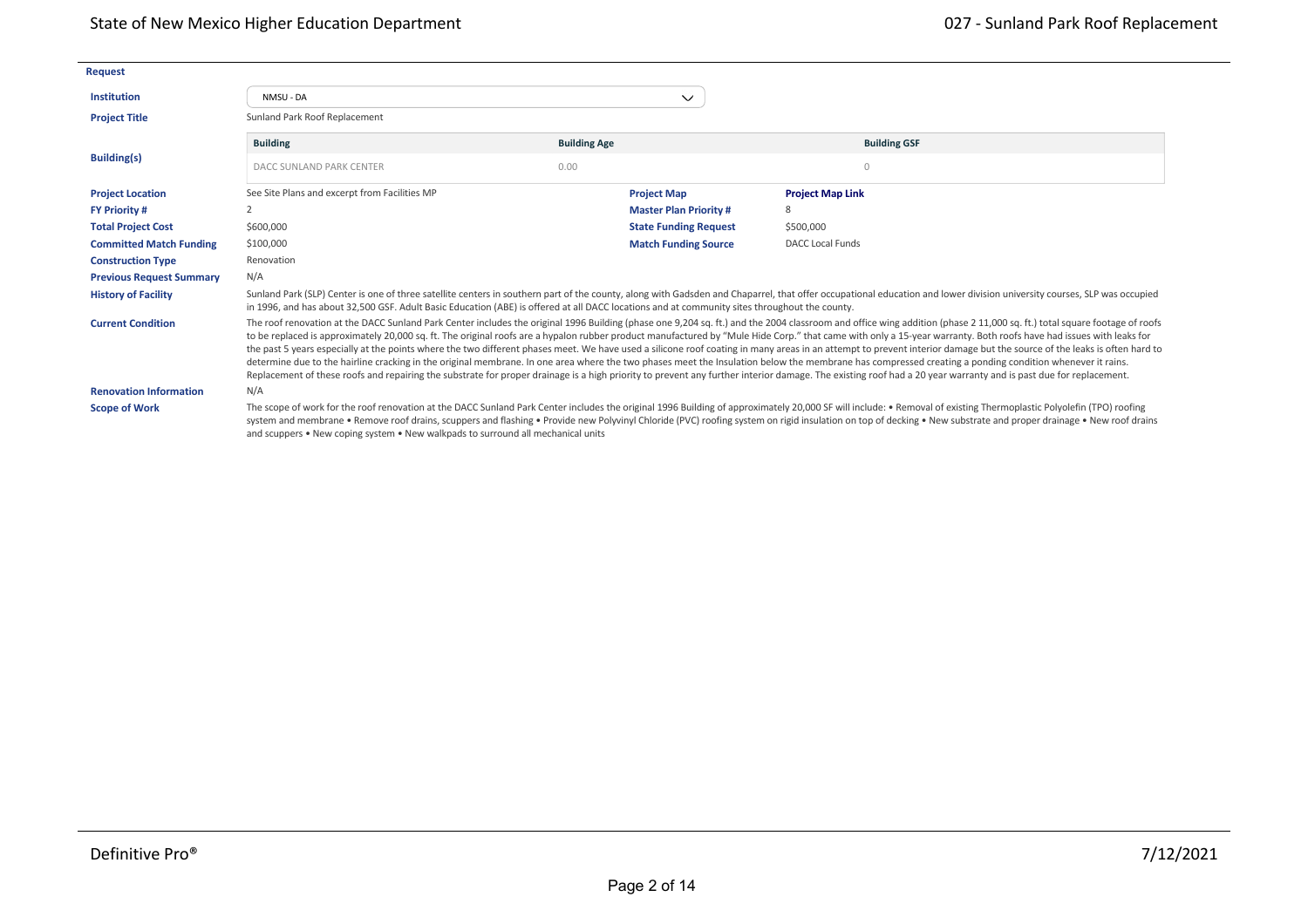## State of New Mexico Higher Education Department National State of New Mexico Higher Education Department

| <b>Phases</b><br>Complete table if this project request<br>contains multiple projects or if the | Phase #        | Description |            | Part of<br>Request | Amount             | <b>Start Date</b> | <b>End Date</b> |
|-------------------------------------------------------------------------------------------------|----------------|-------------|------------|--------------------|--------------------|-------------------|-----------------|
| project can be phased. List in priority<br>order:                                               | $\overline{1}$ | Project     |            | $\Box$             |                    | \$0.00 7/1/2023   | 12/31/2024      |
| <b>Students Impacted</b>                                                                        |                |             |            |                    |                    |                   |                 |
| Provide the instructional program                                                               | Major          | HeadCount   | <b>FTE</b> |                    | % Growth Last Year | % Growth Average  |                 |
| majors being served by this project:                                                            |                |             |            |                    |                    |                   |                 |
| <b>Enrollment</b><br>Provide Fall Semester enrollment data                                      | Year           |             | <b>FTE</b> |                    | <b>OFTE</b>        |                   |                 |
| per year as reported on the NMHED                                                               | 2013           |             | 8923       |                    | 1123               |                   |                 |
| website/eDEAR:                                                                                  | 2014           |             | 8525       |                    | 1073               |                   |                 |
|                                                                                                 | 2015           |             | 8333       |                    | 1084               |                   |                 |
|                                                                                                 | 2016           |             | 8240       |                    | 1115               |                   |                 |
|                                                                                                 | 2017           |             | 7951       |                    | 1280               |                   |                 |
|                                                                                                 | 2018           |             | 7920       |                    | 1273               |                   |                 |
|                                                                                                 | 2019           |             | 8067       |                    | 1310               |                   |                 |
|                                                                                                 | 2020           |             | 7038       |                    | 1053               |                   |                 |

8,335 8,502 8,672 8,846 9,023 9,203 Actual ‐Targets‐ Fall 2018 Fall 2019 Fall 2020 Fall 2021 Fall 2022 Fall 2023 Fall 2024 Fall 2025 FA to SP Persistence 80% 81% 82% 83% 84% 85% 86% 87% FA to FA Retention 58%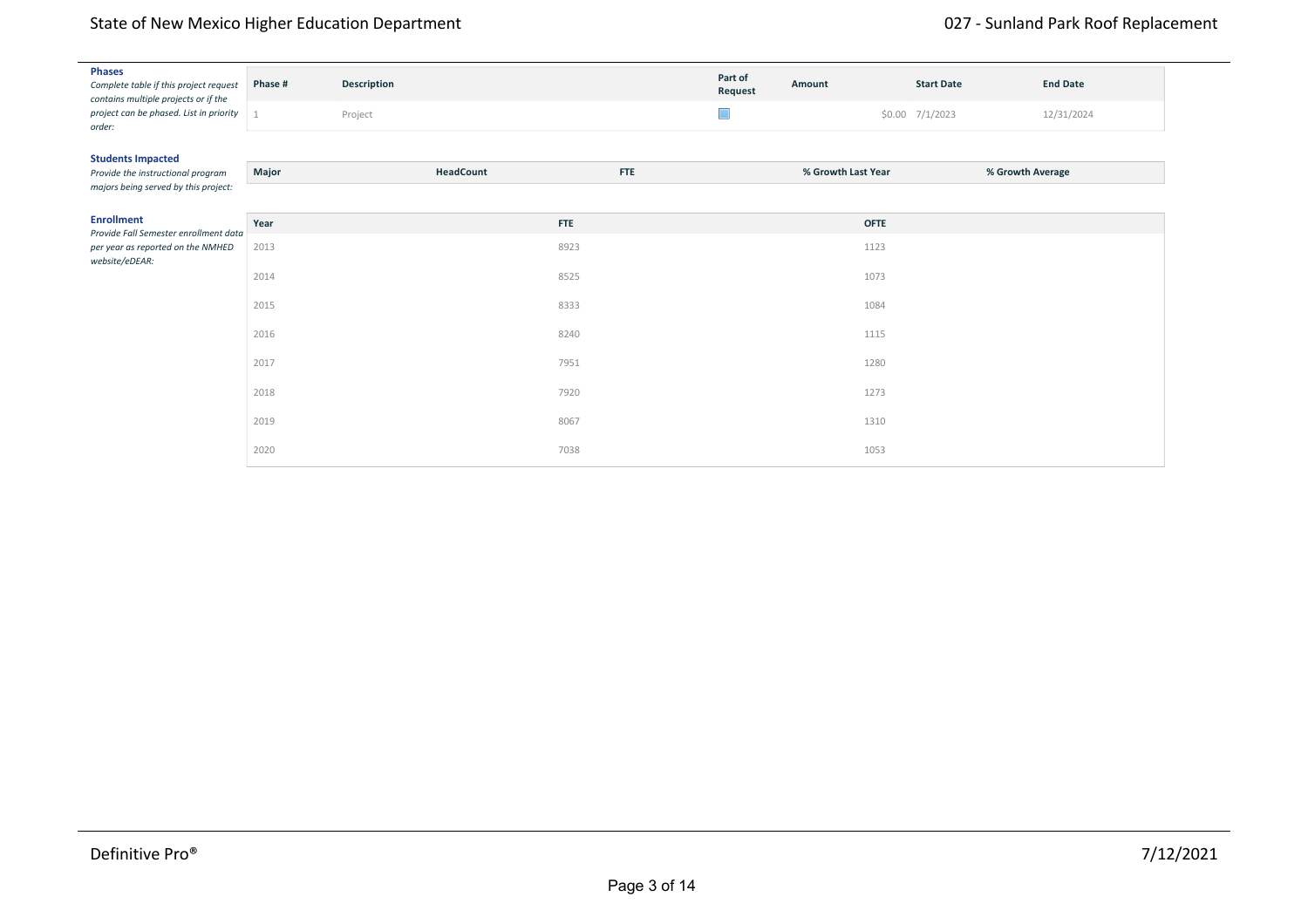#### **B. Project Rationale and Need:**

#### **Measure B1: Projects promotion of enrollment growth, retention, and degree production**

 $\checkmark$ 

| <b>B1 Score</b> | Substantially |
|-----------------|---------------|

B1 Explanation The scope of work for the roof renovation at the DACC Sunland Park Center includes the original 1996 Building (phase one 9,204 sq. ft.) and the 2004 classroom and office wing addition (phase 2 11,000 sq. ft. square footage of roofs to be replaced is approximately 20,000 sq. ft. The original roofs are a hypalon rubber product manufactured by "Mule Hide Corp." that came with only a 15-year warranty. Both roofs have had issues with leaks for the past 5 years especially at the points where the two different phases meet. We have used a silicone roof coating in many areas in an attempt to prevent interior damage but the source of the leaks is often hard to determine due to the hairline cracking in the original membrane. In one area where the two phases meet the Insulation below the membrane has compressed creating a ponding condition whenever it rains. Replacement of these roofs and repairing the substrate for proper drainage is a high priority to prevent any further interior damage. Ensuring that we meet our mission, embrace our vision, and share our values has, and always will be, our primary goal. The DACC 2025 Strategic Plan focuses on helping students develop the skills and knowledge they need to function effectively in the workforce and in their communities; on ensuring that we use the things we know and teach to solve real‐world problems in our communities; and on building a work environment that is effective, efficient, and empowering. As we worked to implement this plan. COVID-19 emerged and has created new challenges that have made the need for intentional and strategic action even more important. During the pandemic we have experienced greater retention challenges in our southern county campuses than the Las Cruces campuses. Some of this is attributable to the greater challenges faced by these students such as wi-fi access and technology issues as well as the financial impact on students who are already facing the highest poverty rates both in our county and the state. The pandemic and resulting campus closures has had a greater impact on these students which makes it so critical to get our campuses open as soon as possible. This roofing project supports both the mission and strategic goals that are necessary to support and enhance enrollment growth in the southern area of the county. GOAL 1. Enhance Student Success and Social Mobility Student success at DACC is founded on the belief that DACC students can be agents of their own learning. In collaboration with faculty and staff, students learn to design their own pathways to success through critical thought, skills development, self-appraisal, decision-making, healthy independence, and respect for themselves and others. Upon graduation, DACC students can demonstrate that they have learned what it means to be engaged employees and citizens who can think critically and creatively in complex environments, and who can apply knowledge in a variety of contexts by applying tools effectively, working collaboratively, and acting ethically. Ongoing impacts as a result of the COVID-19 pandemic has had dampening impacts to the performance targets that were identified and set in the latter half of 2019, however, opportunities to attract workers for retraining as the economy struggles to rebound may allow for a quicker enrollment recovery once communities are fully open and operational. Additionally, DACC has several initiatives underway to assist and retain students during the closures and movement of courses to on-line modalities during the height of the pandemic as well as the implementation of enhanced teaching modalities identified, implemented, and improved in response to the pandemic. Initiatives include large scale campaigns to reach out to students and provide assistance, setting up parking lot Wi-Fi for students who cannot access Internet services from home; providing technology to students with demonstrated need to insure they have the capabilities to access learning management systems and classroom tools and support, moving all student support systems on-line to insure virtual access and support, planning and adjusting fall classroom schedules in order to provide Covid safe practices to allow for face-to-face instruction for those CTE programs where hands on training and evaluation is required as well as providing alternative hybrid and flex classroom models to maximize student safety wherever appropriate. Applicable key performance targets that were set prior to the pandemic include: Actual -Targets- Fall 2019 Fall 2020 Fall 2021 Fall 2022 Fall 2023 Fall 2023 Fall 2024 Fall 2025 Fall Enrollment 8,172 8,335 8,502 8,672 8,846 9,023 9,203 Actual ‐Targets‐ Fall 2018 Fall 2019 Fall 2020 Fall 2021 Fall 2022 Fall 2023 Fall 2024 Fall 2025 FA to SP Persistence 80% 81% 82% 83% 84% 85% 86% 87% FA to FA Retention 58%

59% 60% 61% 62% 63% 64% 65% Actual ‐Targets‐ Fall 2015 Fall 2016 Fall 2017 Fall 2018 Fall 2019 Fall 2020 Fall 2021 Fall 2022 150% Graduation Rate 10% 11% 12% 13% 14% 15% 16% 17% 200% Graduation Rate

#### **Measure B2: Projects impact on education and workforce needs in local and regional economies**

| <b>B2 Score</b>       | Substantially                                               | $\checkmark$ |                                                                                                                                                                                                                                                                                                                                                                                                                                                                                                                                                                                                                                                                                                                                                                                                                                                                                                                                                                                                                                                                                                                                                                                                                                                                                                                                                                                                                                                                                                                                                                                                                                                                                                                                                                                                                                                                                                                                                                                                                                                                                                                                                                                                                                                                                                                                                                                                                                                                                                                                                                                                                                                                                                                                                                                                                                                                                                                                                                                                                                                                      |
|-----------------------|-------------------------------------------------------------|--------------|----------------------------------------------------------------------------------------------------------------------------------------------------------------------------------------------------------------------------------------------------------------------------------------------------------------------------------------------------------------------------------------------------------------------------------------------------------------------------------------------------------------------------------------------------------------------------------------------------------------------------------------------------------------------------------------------------------------------------------------------------------------------------------------------------------------------------------------------------------------------------------------------------------------------------------------------------------------------------------------------------------------------------------------------------------------------------------------------------------------------------------------------------------------------------------------------------------------------------------------------------------------------------------------------------------------------------------------------------------------------------------------------------------------------------------------------------------------------------------------------------------------------------------------------------------------------------------------------------------------------------------------------------------------------------------------------------------------------------------------------------------------------------------------------------------------------------------------------------------------------------------------------------------------------------------------------------------------------------------------------------------------------------------------------------------------------------------------------------------------------------------------------------------------------------------------------------------------------------------------------------------------------------------------------------------------------------------------------------------------------------------------------------------------------------------------------------------------------------------------------------------------------------------------------------------------------------------------------------------------------------------------------------------------------------------------------------------------------------------------------------------------------------------------------------------------------------------------------------------------------------------------------------------------------------------------------------------------------------------------------------------------------------------------------------------------------|
| <b>B2 Explanation</b> | regional partners to promote student and community success. |              | The Sunland Park roofing replacement project supports both the mission and strategic goals that are necessary to support and enhance enrollment growth and student success. The necessity for support of our most<br>at risk students in the southern part of the county is key to the direct support of the educational programs conducted on the Sunland Park Campus and has become even more critical as we seek to address opening<br>our campuses as quickly and safely as possible. DACC also utilizes several additional mechanisms to insure we are integrated, relevant, and responsive to the local and regional workforce. 1) DACC contracts with a<br>consulting firm, Gray's Associates, to assist with resource planning with a comprehensive plan that evaluates job market data in Dona Ana County to inform DACC individual program development and resource<br>allocation. Gray's planning utilizes data from four primary areas to prioritize existing and new program growth and development. 1) Student demand data (i.e student inquires, google searches). 2) Employment data<br>which includes job growth and market saturation. 3. Strategic fit which looks at degree levels and wages to identify the fit of programs to our institutional focus and market. 4) Competitive intensity which<br>incorporates the density and saturation of competition. 2) DACC utilizes individual Career Technical Education (CTE) program advisory boards consisting of representatives from local industry and business leaders.<br>Additionally, DACC actively works 3) DACC partners with community-based organizations in all areas of Dona Ana County to include but are not limited to: The Bridge of Southern New Mexico - The Bridge is an<br>innovative public-private partnership connecting key leaders from business, economic development, government and education. The Bridge's success includes increased use of dual credit, improved retention rates in<br>high school and the development of the Arrowhead Park Early College High School. Mesilla Valley Economic Development Alliance - As one of the leading economic development agencies in New Mexico, MVEDA is<br>committed to providing premium site selection and business expansion services, without charge, to all qualified economic-based employers seeking assistance. The Borderplex Alliance - a nonprofit organization<br>dedicated to economic development and policy advocacy in the El Paso, Las Cruces, and Cd. Juarez region. The Greater Las Cruces Chamber(s) of Commerce - DACC is an active participant in the Greater Las Cruces<br>Chamber of Commerce, The Las Cruces Hispanic Chamber of Commerce, and the Las Cruces Green Chamber of Commerce. 4) DACC participates in local business and industry networks to secure placements in<br>internships, cooperative education, as well as clinical and practicum opportunities. While many of these mechanisms have been limited as a result of the pandemic, DACC has continued to work with local and |

17% 18% 19% 20% 21% 22% 23% 24% note: graduation rates are based on cohort graduation and represent a lag in reporting.

#### **Measure B3: Projects support of HEI Strategic Plan or Facility Master Plan**

*Demonstrate project alignment with institutional mission and how project advances the institution's strategic or facility master plan.*

| <b>B3 Score</b>       | Substantially                                                                                                                                                                                                  |  | <b>Master Plan</b> | <b>Master Plan Link</b>                                                                                                                                                                                               |  |  |
|-----------------------|----------------------------------------------------------------------------------------------------------------------------------------------------------------------------------------------------------------|--|--------------------|-----------------------------------------------------------------------------------------------------------------------------------------------------------------------------------------------------------------------|--|--|
| <b>B3 Explanation</b> |                                                                                                                                                                                                                |  |                    | The Sunland Park roof replacement is the second priority for 2022-23 in the DACC institutional 5 year plan. The project is also a key priority of the infrastructure improvement funds outlined in the DACC 2019-2026 |  |  |
|                       |                                                                                                                                                                                                                |  |                    | Facilities Master Plan and and supports the DACC strategic plan to enhance and support student success. DACC maintains a list of infrastructure systems and projected replacement schedules in order to address       |  |  |
|                       | adequate and timely upgrades and renewal of important building systems. The DACC Facilities Master Plan guided the capital improvement planning by identifying the specific and general needs anticipated from |  |                    |                                                                                                                                                                                                                       |  |  |
|                       |                                                                                                                                                                                                                |  |                    | 2019 to 2026 through a planning process that is: • Inclusive - involves DACC administration, staff, students, and NMSU facilities planning representatives. • Data Driven o DACC Strategic Planning o Enrollment      |  |  |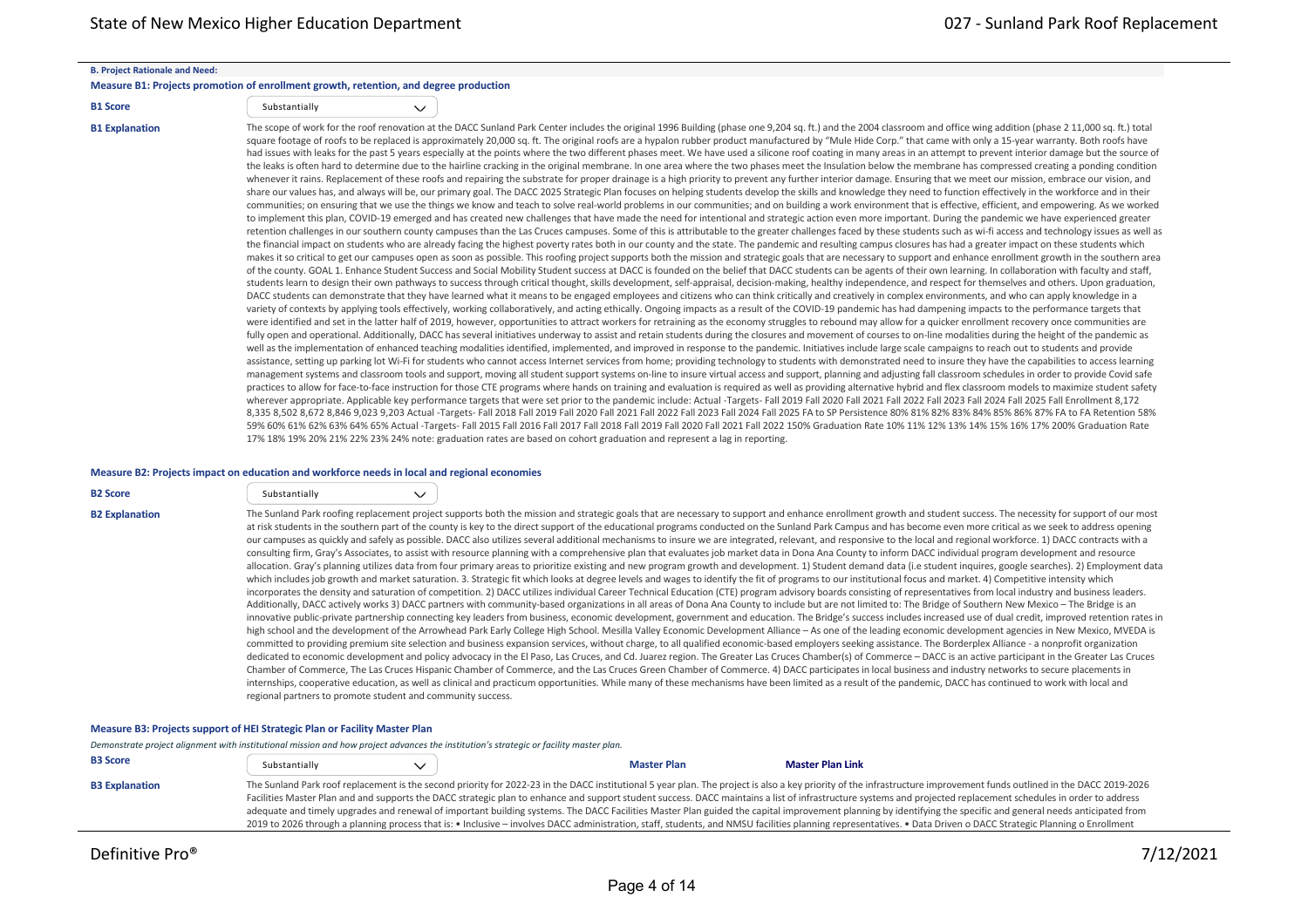projections based on demographic and peer analysis o Facilities utilization analysis • Supported and adopted by DACC Advisory Board and NMSU Board of Regents. The DACC master plan broke out major functional priorities based on the following primary categories: • Area Security/Safety Upgrades • Infrastructure Improvements • Classroom Upgrades/Facility Renewal/Renovations

#### **Measure B4: Facilities Assessment**

|                                    | Provide the facility's most recent condition score and summarize the major structural and systems conditions that resulted in that score. Provide selected supporting documentation in appendices and reference them in the bo                                                                                                                                                                                                                        |                                     |                   |  |  |
|------------------------------------|-------------------------------------------------------------------------------------------------------------------------------------------------------------------------------------------------------------------------------------------------------------------------------------------------------------------------------------------------------------------------------------------------------------------------------------------------------|-------------------------------------|-------------------|--|--|
| <b>B4 Level of Study Completed</b> | Substantially                                                                                                                                                                                                                                                                                                                                                                                                                                         | <b>Study</b>                        | <b>Study Link</b> |  |  |
| <b>Cost to Repair</b>              |                                                                                                                                                                                                                                                                                                                                                                                                                                                       | <b>Cost to Replace</b>              | \$5,239,851       |  |  |
| Replacement Cost Basis (\$ per     | ςu                                                                                                                                                                                                                                                                                                                                                                                                                                                    | <b>Cost to Repair AFTER Project</b> | S0                |  |  |
| <b>B4 Explanation</b>              | The Facilities Conditions Index (FCI) compares the cost to fix current building deficiencies with the cost to replace a building. The FCI is used to benchmarking and compare a facilities relative condition. The index is<br>computed as a ratio of the total cost to remedy identified deficiencies to the current replacement value of the building. The facilities assessment included Alamogordo, Carlsbad, Dona Ana, Grants, and all buildings |                                     |                   |  |  |

computed as a ratio of the total cost to remedy identified deficiencies to the current replacement value of the building. The facilities assessment included Alamogordo, Carlsbad, Dona Ana, Grants, and all buildings on the main campus. NMSU maintains current condition index for the facilities across the system, and is in the process of re‐evaluating the entire system. The 2019 FCI for the NMSU‐DACC Sunland Park Center (546) is 6.58.

#### **Measure B5: Projects impact on On–campus and Off‐campus Instruction**

*Provide information on how this project request will support both on‐campus and off‐campus instruction.*

| <b>B5 Score</b>       | Substantially                                                                                                                                                                                                        |  |                                                                                                                                                                                           |  |  |
|-----------------------|----------------------------------------------------------------------------------------------------------------------------------------------------------------------------------------------------------------------|--|-------------------------------------------------------------------------------------------------------------------------------------------------------------------------------------------|--|--|
| <b>B5 Explanation</b> | In order to meet the increased demand for online/virtual modes of instruction as well as virtual student services, and business support and communication, the repair and maintenance of key building infrastructure |  |                                                                                                                                                                                           |  |  |
|                       |                                                                                                                                                                                                                      |  | systems supports both on-campus and off-campus instruction by serving the key institutional technology systems and equipment necessary to accomplish and serve these multiple modalities. |  |  |

#### **C. Green Screen for Buildings**

#### **Measure C1: Energy Audit or similar energy assessment**

*Document details of the audit to include who performed the audit, when it was completed, level of audit/assessment, improvements proposed, and benefits to this project*

| <b>C1 Score</b>                                                                                                                             | Substantially                                                                                                                                                                                                                                                                                                                                                                                                                                                                                                                                                                                                                                                                                                                                                                                                                                                                                                                                                                                                                                                                                                                                                                                                                                                                                                                                                                                                                                                                                                                                                                                                                                                                                                                                                                                                                                                                                                                                                                                                                                                                                  | $\checkmark$ |  |                                   |                                                                                                                                                                                                                                                                                                                                                                                                                                                                                                                                                                                                                                                                          |  |  |  |
|---------------------------------------------------------------------------------------------------------------------------------------------|------------------------------------------------------------------------------------------------------------------------------------------------------------------------------------------------------------------------------------------------------------------------------------------------------------------------------------------------------------------------------------------------------------------------------------------------------------------------------------------------------------------------------------------------------------------------------------------------------------------------------------------------------------------------------------------------------------------------------------------------------------------------------------------------------------------------------------------------------------------------------------------------------------------------------------------------------------------------------------------------------------------------------------------------------------------------------------------------------------------------------------------------------------------------------------------------------------------------------------------------------------------------------------------------------------------------------------------------------------------------------------------------------------------------------------------------------------------------------------------------------------------------------------------------------------------------------------------------------------------------------------------------------------------------------------------------------------------------------------------------------------------------------------------------------------------------------------------------------------------------------------------------------------------------------------------------------------------------------------------------------------------------------------------------------------------------------------------------|--------------|--|-----------------------------------|--------------------------------------------------------------------------------------------------------------------------------------------------------------------------------------------------------------------------------------------------------------------------------------------------------------------------------------------------------------------------------------------------------------------------------------------------------------------------------------------------------------------------------------------------------------------------------------------------------------------------------------------------------------------------|--|--|--|
| <b>Energy Audit Completed</b>                                                                                                               | C Yes ○ No                                                                                                                                                                                                                                                                                                                                                                                                                                                                                                                                                                                                                                                                                                                                                                                                                                                                                                                                                                                                                                                                                                                                                                                                                                                                                                                                                                                                                                                                                                                                                                                                                                                                                                                                                                                                                                                                                                                                                                                                                                                                                     |              |  | <b>Energy Audit</b>               | <b>Energy Audit Link</b>                                                                                                                                                                                                                                                                                                                                                                                                                                                                                                                                                                                                                                                 |  |  |  |
| <b>C1 Explanation</b>                                                                                                                       | In 2013 Ameresco preformed an investment grade audit of 46 of NMSU's buildings throughout the state, totaling nearly 2.7 million gross square feet. The audit included the facilities at Alamogordo, Carlsbad, Dona<br>Ana Community College, Grants, remote Agricultural Science Centers, and all buildings on the main campus. NMSU also employees two Certified Energy Managers (CEM) who can look at the potential energy savings<br>of projects. Although this project will not be LEED certified, it will be designed using any possible sustainability or energy-conserving techniques that could apply. In general, any improvement to the campus building<br>infrastructure will result in increased efficiency and a corresponding reduction in energy costs. The goals of the upgrades to the campus roof systems will be increased energy efficiency; provide a possible reduction in<br>the cost of operating the building; and improved comfort to all occupants. A long lasting, durable and reliable roof reduces downtime for building occupants during roof leak repairs. Renovation work will be done<br>following Green Screen standards, with goals of achieving additional energy cost savings. List of Green Screen strategies that will be incorporated in the project during construction include: . Construction waste<br>management principles will be followed during the demolition. • Recycling of applicable materials. • Construction waste management principles followed during construction. Roof repairs and replacements will<br>increase the building insulation by installing a higher R Value. Additionally, a roof material with a higher solar reflectance index (SRI) will decrease the buildings contribution to the heat island effect along with<br>decreasing the buildings cooling demands. A roof made from materials with a higher SRI or a "cool roof" can stay more than 50 degrees Fahrenheit cooler than a regular roof in the same conditions. This<br>temperature difference can save energy and money by using less air conditioning. |              |  |                                   |                                                                                                                                                                                                                                                                                                                                                                                                                                                                                                                                                                                                                                                                          |  |  |  |
| Measure C2: Projects impact on Energy / Utility Cost Reduction                                                                              |                                                                                                                                                                                                                                                                                                                                                                                                                                                                                                                                                                                                                                                                                                                                                                                                                                                                                                                                                                                                                                                                                                                                                                                                                                                                                                                                                                                                                                                                                                                                                                                                                                                                                                                                                                                                                                                                                                                                                                                                                                                                                                |              |  |                                   |                                                                                                                                                                                                                                                                                                                                                                                                                                                                                                                                                                                                                                                                          |  |  |  |
| Explain the impact of this project to the net energy / utility costs. Provide a justification if no operating budget impact is anticipated. |                                                                                                                                                                                                                                                                                                                                                                                                                                                                                                                                                                                                                                                                                                                                                                                                                                                                                                                                                                                                                                                                                                                                                                                                                                                                                                                                                                                                                                                                                                                                                                                                                                                                                                                                                                                                                                                                                                                                                                                                                                                                                                |              |  |                                   |                                                                                                                                                                                                                                                                                                                                                                                                                                                                                                                                                                                                                                                                          |  |  |  |
| <b>Current Energy Usage</b>                                                                                                                 | \$0                                                                                                                                                                                                                                                                                                                                                                                                                                                                                                                                                                                                                                                                                                                                                                                                                                                                                                                                                                                                                                                                                                                                                                                                                                                                                                                                                                                                                                                                                                                                                                                                                                                                                                                                                                                                                                                                                                                                                                                                                                                                                            |              |  | <b>Energy Usage AFTER Project</b> | \$0                                                                                                                                                                                                                                                                                                                                                                                                                                                                                                                                                                                                                                                                      |  |  |  |
| <b>C2 Explanation</b>                                                                                                                       | program for ENERGY STAR Certified Cool Roofs. Lastly, by installing a cool roof and decreasing the roof temperature may extend roof service life.                                                                                                                                                                                                                                                                                                                                                                                                                                                                                                                                                                                                                                                                                                                                                                                                                                                                                                                                                                                                                                                                                                                                                                                                                                                                                                                                                                                                                                                                                                                                                                                                                                                                                                                                                                                                                                                                                                                                              |              |  |                                   | NMSU's building guidelines includes policies to encouraging energy reduction with nearly every project. Additionally, there have been specific projects focusing on energy reduction such as the Ameresco projects.<br>With each project resulting in energy savings there will also be a utility cost savings which can result in an observable change. Installing a cool roof does not always cost more than a non-cool roof. However, the cool<br>roof will have lower cooling demands and better insulation will decrease the energy used by the building reducing the energy costs to operate the building. There are also rebates available through the SCORE plus |  |  |  |
| Measure C3: Executive Order (EO) 2019-003                                                                                                   |                                                                                                                                                                                                                                                                                                                                                                                                                                                                                                                                                                                                                                                                                                                                                                                                                                                                                                                                                                                                                                                                                                                                                                                                                                                                                                                                                                                                                                                                                                                                                                                                                                                                                                                                                                                                                                                                                                                                                                                                                                                                                                |              |  |                                   |                                                                                                                                                                                                                                                                                                                                                                                                                                                                                                                                                                                                                                                                          |  |  |  |
|                                                                                                                                             |                                                                                                                                                                                                                                                                                                                                                                                                                                                                                                                                                                                                                                                                                                                                                                                                                                                                                                                                                                                                                                                                                                                                                                                                                                                                                                                                                                                                                                                                                                                                                                                                                                                                                                                                                                                                                                                                                                                                                                                                                                                                                                |              |  |                                   | Provide detailed information on how this project will address the goal of reducing Green House Gas (GHG) emissions by 45% as called for in the EO. Explain the steps taken to reduce the buildings energy demands.                                                                                                                                                                                                                                                                                                                                                                                                                                                       |  |  |  |
| <b>C3 Score</b>                                                                                                                             | Somewhat                                                                                                                                                                                                                                                                                                                                                                                                                                                                                                                                                                                                                                                                                                                                                                                                                                                                                                                                                                                                                                                                                                                                                                                                                                                                                                                                                                                                                                                                                                                                                                                                                                                                                                                                                                                                                                                                                                                                                                                                                                                                                       | $\checkmark$ |  |                                   |                                                                                                                                                                                                                                                                                                                                                                                                                                                                                                                                                                                                                                                                          |  |  |  |

| <b>C3 Explanation</b> | For main campus over 95% of NMSU's scope 1 and 2 emissions are building emissions a similar distribution of emissions is expected for DACC as well. Reaching the goals within EO 2019-003 for greenhouse gas         |
|-----------------------|----------------------------------------------------------------------------------------------------------------------------------------------------------------------------------------------------------------------|
|                       | emission reduction, remodeling and updating existing infrastructure will be required. NMSU building guidelines insure projects keep in mind sustainable infrastructure and planning, energy efficiency technologies, |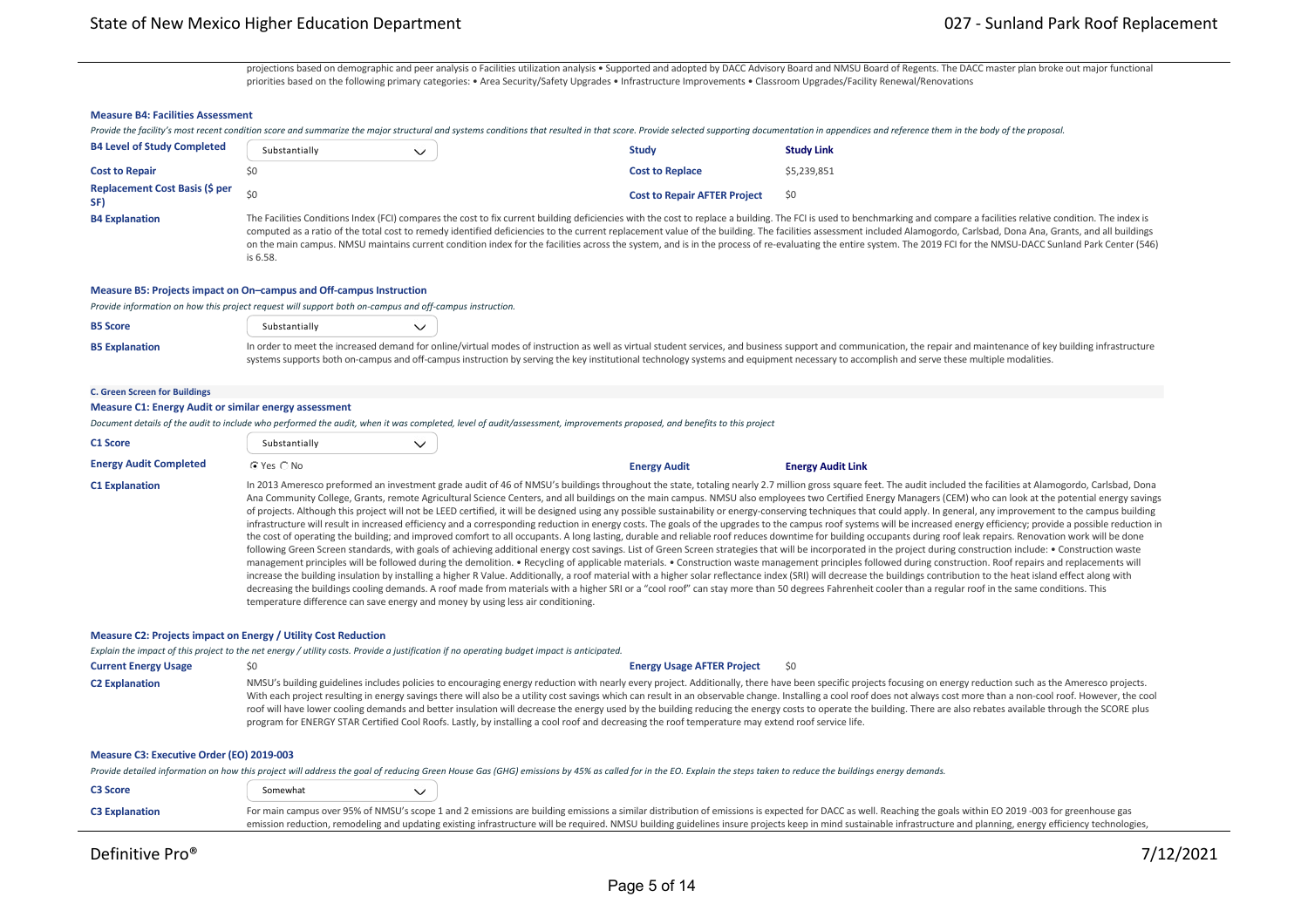and more. The urban heat island effect can cause the surrounding area to be 1.8‐5.4 degrees Fahrenheit warmer than the surrounding areas. As the temperature continues to rise this additional heat will have an even greater negative impact on our buildings, people, and wildlife. Therefore, reducing out contribution to the heat island effect is an important adaptation measure.

### **D. Stewardship ‐ Detail how the HEI provides stewardship for its assets. Measure D1: Project Estimates** Describe how this projects cost estimates were developed. Provide the total dollars attributed to inflation. Percentage increases MUST be defended in the narrative portion of the document, or 0% inflation will be assumed **D1 Score** Somewhat  $\checkmark$ **Base Project Estimate** \$498,493 \$498,493 \$54,226 \$54,226 \$54,226 \$54,226 \$54,226 \$54,226 \$54,226 \$54,226 \$54,226 **Formal Estimate Provided**  $\begin{array}{c} G \text{ Yes} \end{array}$  No **Formal Estimate Communication Communication [Estimate Link](https://defprofilebucket.s3.us-east-2.amazonaws.com/DAHPFiles_User1625_Alternative11902/02b-6-3951_DACC_Sunland_Center_Roof_Details REV 5-5-21.pdf)** D1 Explanation The process for determining the capital outlay needs begins with the University Architect (UA), who stays in touch with the needs of the education enterprise through communication on various levels. Each yea University Architect and Associate Vice President for Facilities and Services set up an in‐person meeting with the Community College Presidents and Deans of the Colleges to review the capital outlay requests for the year. The Capital Outlay Briefing is presented to the University Administrative Council, and the flowchart that outlines the process for a project concept to become a priority on NMSU's Five Year Facilities Plan. The

estimate is assigned directly to the in-house professional estimator, Senior Project Manager. The scope of work is determined with the relevant stakeholders and UA. Budgetary estimates are produced with the use of 2020 ProEst Estimating Software that is built using the current RS Means database. Note that the in‐house professional estimator with Facilities and Services PDE must meet satisfactory evidence of the necessary qualifications as required by the Certifying Body of the American Society of Professional Estimators. The Executive Director for PDE reviews the proposed costs to confirm the estimate is reasonable and accurate. Then the AVP of Facilities reports to the Administration for further action and/or inclusion into Capital Outlay or University Capital Plans. Budgetary estimates older than a year are reviewed and adjusted for inflation as part of the capital outlay process, and incorporation to the current campus Five Year Facilities Plans.

#### **Measure D2: Describe how this project addresses/reduces deferred maintenance on campus**

| <b>Deferred Maintenance</b> |                                                                                                                               | <b>Deffered Maintenance AFTER</b><br><b>Project</b>                                                                                                                                                                                                                                                                                                                                                                                                                                                                                                                                                                                                                                                                                                                                                                                                                                    |
|-----------------------------|-------------------------------------------------------------------------------------------------------------------------------|----------------------------------------------------------------------------------------------------------------------------------------------------------------------------------------------------------------------------------------------------------------------------------------------------------------------------------------------------------------------------------------------------------------------------------------------------------------------------------------------------------------------------------------------------------------------------------------------------------------------------------------------------------------------------------------------------------------------------------------------------------------------------------------------------------------------------------------------------------------------------------------|
| <b>D2 Explanation</b>       | newmexico.html - U.S Department of Energy - https://www.energy.gov/energysaver/design/energy-efficient-home-design/cool-roofs | NMSU's building guidelines includes policies to encouraging energy reduction with nearly every project. Additionally, there have been specific projects focusing on energy reduction such as the Ameresco projects.<br>With each project resulting in energy savings there will also be a utility cost savings which can result in an observable change. Installing a cool roof does not always cost more than a non-cool roof. However, the cool<br>roof will have lower cooling demands and better insulation will decrease the energy used by the building reducing the energy costs to operate the building. There are also rebates available through the SCORE plus<br>program for ENERGY STAR Certified Cool Roofs. Lastly by installing a cool roof and decreasing the roof temperature may extend roof service life. Source: - El Paso Electric - http://epesavings.com/score- |

#### **Measure D3: Asset Stewardship Provide information on how the HEI supports the ongoing operational and maintenance needs of current and proposed assets.**

| <b>D3 Score</b>       | Substantially |                                                                                                                                                                                                                                                                                                                                                                                                                                                                                                                                                                                                                                                                                                                                                                                                                                                                                                                                                                                                                                                                                                                                                                                         |
|-----------------------|---------------|-----------------------------------------------------------------------------------------------------------------------------------------------------------------------------------------------------------------------------------------------------------------------------------------------------------------------------------------------------------------------------------------------------------------------------------------------------------------------------------------------------------------------------------------------------------------------------------------------------------------------------------------------------------------------------------------------------------------------------------------------------------------------------------------------------------------------------------------------------------------------------------------------------------------------------------------------------------------------------------------------------------------------------------------------------------------------------------------------------------------------------------------------------------------------------------------|
| Level of Plan         | Substantially | <b>BRR Plan</b>                                                                                                                                                                                                                                                                                                                                                                                                                                                                                                                                                                                                                                                                                                                                                                                                                                                                                                                                                                                                                                                                                                                                                                         |
| <b>D3 Explanation</b> |               | DACC maintains a lists of all building systems to include HVAC systems, fire systems, roofs, and major building envelope items for all buildings and systems on all campuses. Additionally, DACC tracks major<br>infrastructure items such as parking lot surfaces, exterior lighting, and sidewalks/walkways. DACC uses this list to identify and plan for predicted maintenance and replacements based on age and condition of<br>systems. DACC recognizes the importance of keeping up with deferred maintenance and planning for major system repairs and replacements. DACC continues to transfer previously identified amounts per previous<br>formula calculations to BRR and equipment in spite of the relaxation of guidance that would allow DACC to utilize these funds for other operating costs. As these identified amounts do not adequately address<br>ongoing BRR costs, DACC incorporates infrastructure projects and funds into local GO bond funding cycles. When possible, DACC utilizes BRR and Local GO funds to leverage the request and use of state funds for<br>large building repair and maintenance projects such as roofs and cooling tower replacements. |

#### **Measure D4: Maintenance Cost Reduction**

*Describe in detail how this project will affect operating appropriations for the current year and all out‐years. Provide a justification if no operating budget impact is anticipated.*

| <b>Total O&amp;M Budget</b> |        | <b>Total O&amp;M Budget AFTER</b><br>\$0 |
|-----------------------------|--------|------------------------------------------|
|                             |        | <b>Project</b>                           |
| .                           | .<br>. |                                          |

D4 Explanation the same provided that the replacement Sunland Park roof will address issues experienced as the roof has aged. Persistent leaks have necessitated interim and temporary roofing repairs on an ongoing basis. Th roof will reduce the amount of these types of interventions thus saving operational funds expended to address these leaks. Completion of this project will reduce the following maintenance and operations costs: • Deductibles and insurance claims caused by water intrusion • Costs associated with water cleanup and unscheduled repairs to include drywall, flooring, ceiling tiles, and furniture • Instruction and research time lost due to the facility being closed for unscheduled repairs • Costs associated with temporary relocating instruction and research while the facility is closed for unscheduled repairs • Reduced electric utility costs associated with the installation of an energy efficient roofing system

#### **Measure D5: Health, safety, and security**

Describe how this project will address major health and safety issues/concerns on campus, including how it will improve physical safety and cybersecurity on campus. Provide selected supporting documentation and reference **them in the body of the proposal.**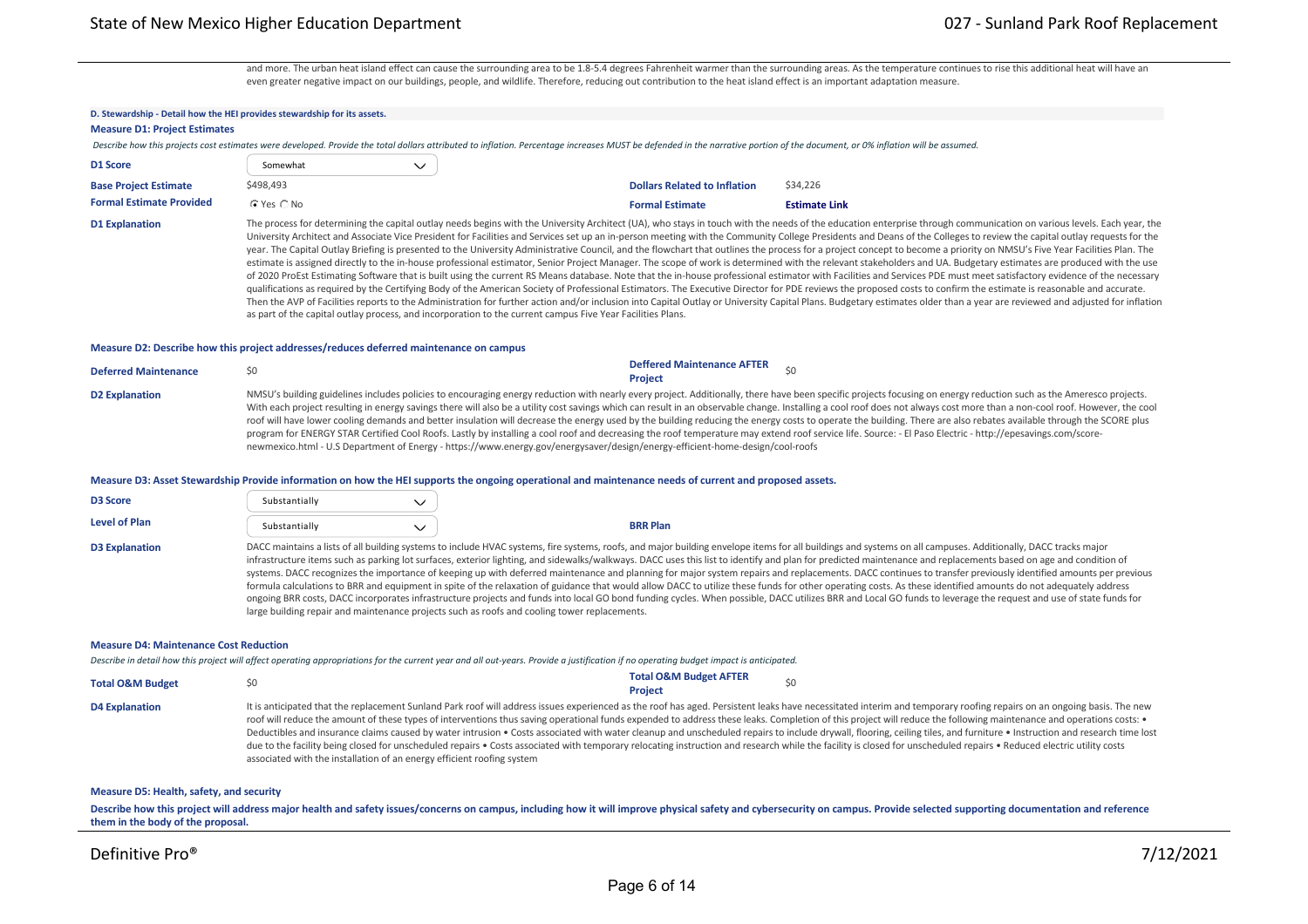| <b>D5 Score</b>       | Two or more plans |                 |                                                                                                                                                                                                                                                                                                                                                                                                                                  |
|-----------------------|-------------------|-----------------|----------------------------------------------------------------------------------------------------------------------------------------------------------------------------------------------------------------------------------------------------------------------------------------------------------------------------------------------------------------------------------------------------------------------------------|
| <b>Level of Plan</b>  | Level 1           | <b>HSS Plan</b> | <b>HSS Plan Link</b>                                                                                                                                                                                                                                                                                                                                                                                                             |
| <b>D5 Explanation</b> |                   |                 | Adopted as an appendix to the NMSU Campus Master Plan 2017-2027, the NMSU Dona Ana Community College 2019-2026 Facilities Master Plan, completed by Architectural Research Consultants, Inc. and dated<br>March 2019, identifies Infrastructure Improvements, through data driven analysis, as a primary category. Re-roofing will stop frequent leaks, which can possibly lead to mold conditions and contribute to the overall |

deterioration of the existing facilities. Continued deterioration will result in a need to replace older facilities with new buildings, at a greater cost than the renovation of existing structures.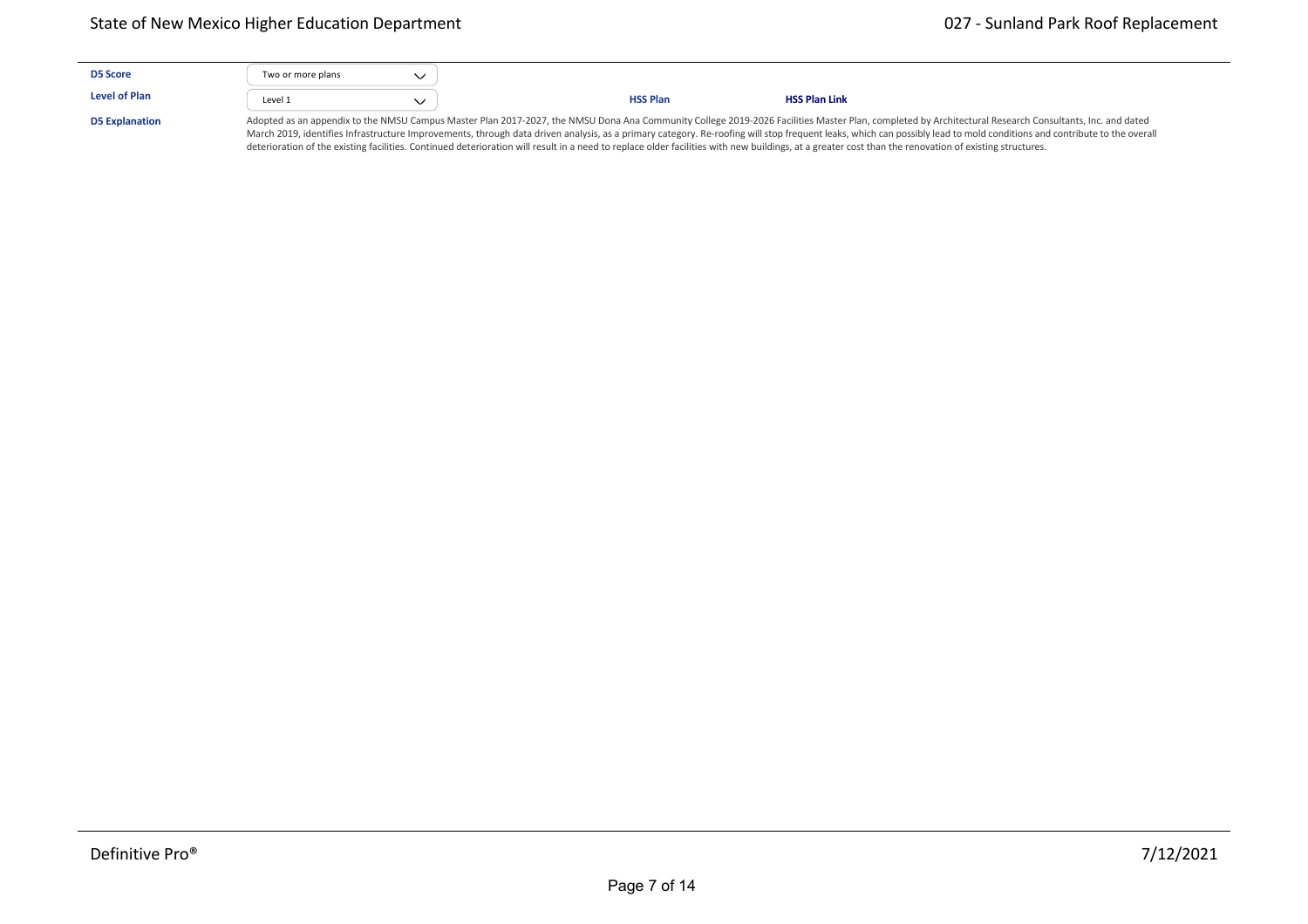Appropriation Lanaguage \$500,000 to plan, design, construct, renovate, furnish and equip roof replacement at Sunland Park Center at New Mexico State University- Dona Ana Community College.

**Hardware \$** \$0 \$0 \$0 \$0 \$0 \$0

**Follow up Questions**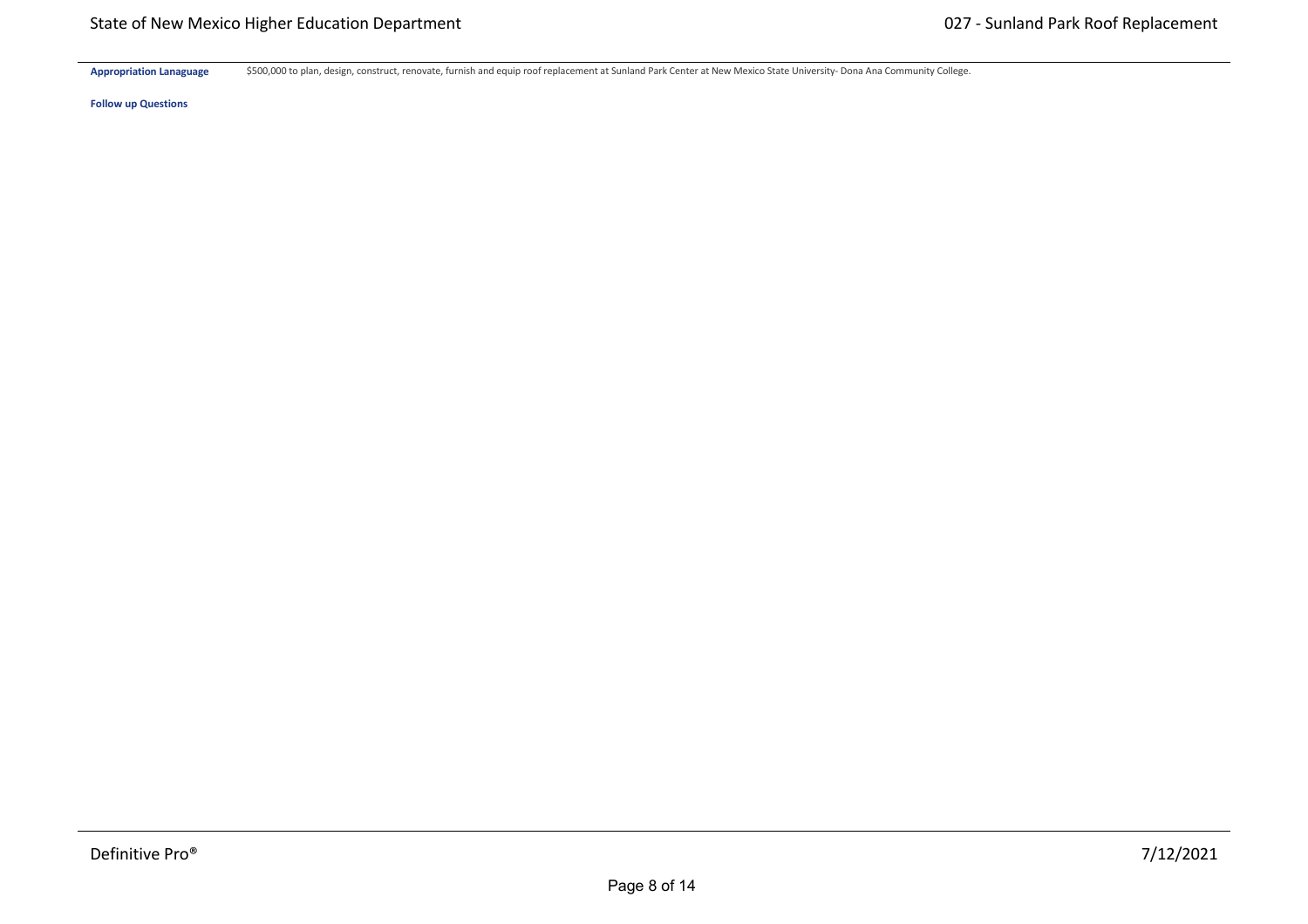| <b>Starting Fiscal Year</b>  | 2021              | <b>Expense Type</b> |                               |                |  |  |
|------------------------------|-------------------|---------------------|-------------------------------|----------------|--|--|
| <b>Planned Project Start</b> |                   |                     | <b>Planned Project Finish</b> |                |  |  |
| <b>Investment to Date</b>    | \$0               |                     | <b>Funds Needed By</b>        |                |  |  |
| <b>Discounting Switch</b>    | Off               | % Complete          | 0%                            |                |  |  |
| <b>Discount Rates</b>        | 2022:<br>$0.00\%$ | 2023:<br>0.00%      | 2024:<br>$0.00\%$             | 2025:<br>0.00% |  |  |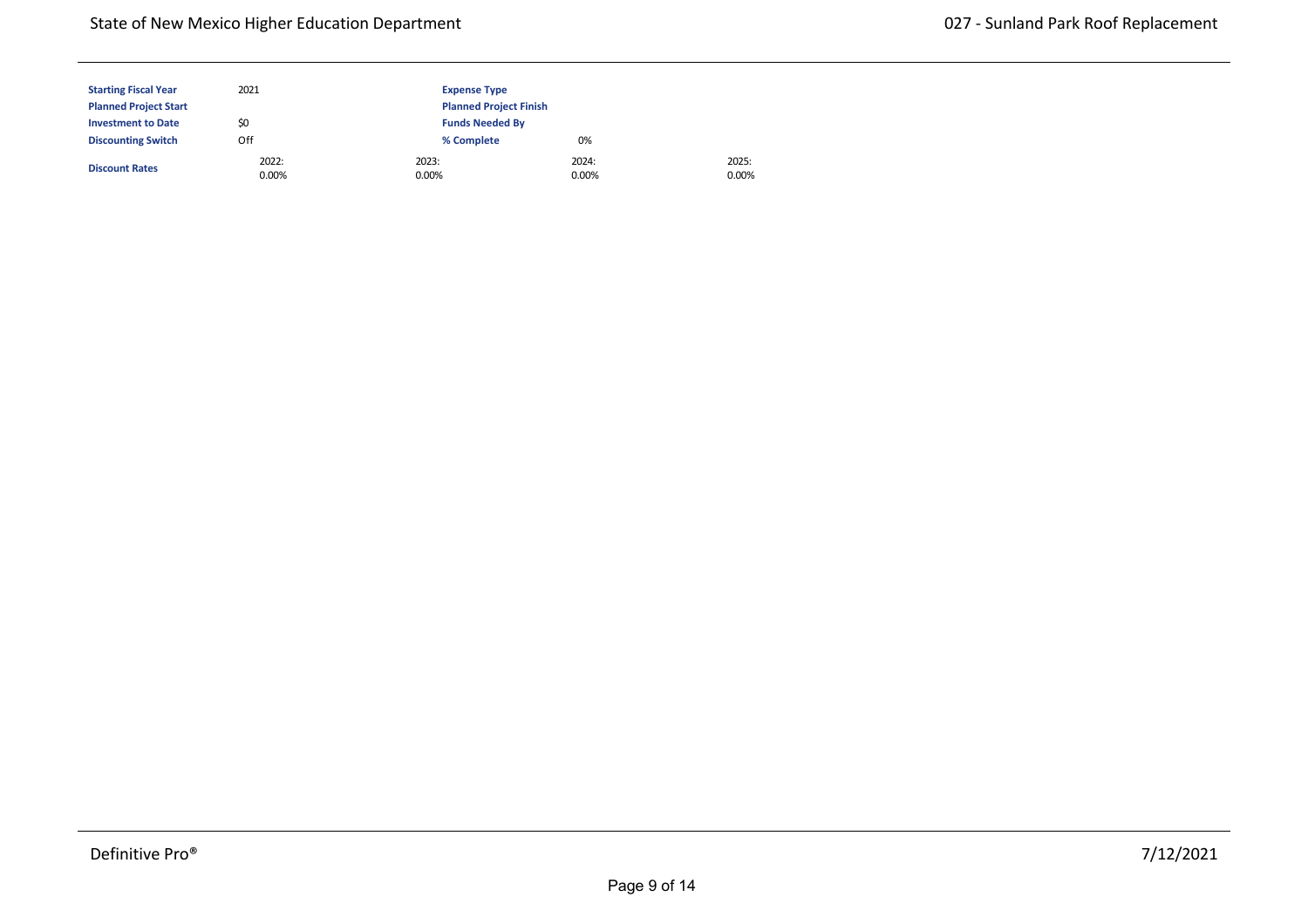| <b>Forecast</b>                   |         |         |         |         |         |              |                                                                                                       |
|-----------------------------------|---------|---------|---------|---------|---------|--------------|-------------------------------------------------------------------------------------------------------|
|                                   | FY 2021 | FY 2022 | FY 2023 | FY 2024 | FY 2025 | <b>Total</b> | <b>Notes</b>                                                                                          |
| Pre-Project                       |         |         |         |         |         |              | Definition: Non-recurring cost to get to an approved and funded project.                              |
| Internal Staff Labor \$           | \$0     | \$0     | \$0     | \$0     | \$0     | \$0          |                                                                                                       |
| Internal Contract Labor \$        | \$0     | \$0     | \$0     | \$0     | \$0     | \$0          |                                                                                                       |
| <b>External Staff Labor \$</b>    | \$0     | \$0     | \$0     | \$0     | \$0     | \$0          |                                                                                                       |
| <b>External Contract Labor \$</b> | \$0     | \$0     | \$0     | \$0     | \$0     | \$0          |                                                                                                       |
| Software \$                       | \$0     | \$0     | \$0     | \$0     | \$0     | \$0          |                                                                                                       |
| Hardware \$                       | \$0     | \$0     | \$0     | \$0     | \$0     | \$0          |                                                                                                       |
| <b>Facilities and Power \$</b>    | \$0     | \$0     | \$0     | \$0     | \$0     | \$0          |                                                                                                       |
| <b>Internal Services \$</b>       | \$0     | \$0     | \$0     | \$0     | \$0     | \$0          |                                                                                                       |
| Outside Services \$               | \$0     | \$0     | \$0     | \$0     | \$0     | \$0          |                                                                                                       |
| Telecom \$                        | \$0     | \$0     | \$0     | \$0     | \$0     | \$0          |                                                                                                       |
| Other \$                          | \$0     | \$0     | \$0     | \$0     | \$0     | \$0          |                                                                                                       |
| <b>Total Pre-Project</b>          | \$0     | \$0\$   | \$0     | \$0     | $ $ \$0 | \$0          |                                                                                                       |
| Project                           |         |         |         |         |         |              | Definition: Non-recurring cost to implement and field the product or service.                         |
| <b>Internal Staff Labor \$</b>    | \$0     | \$0     | \$0     | \$0     | \$0     | \$0          |                                                                                                       |
| Internal Contract Labor \$        | \$0     | \$0     | \$0     | \$0     | \$0     | \$0          |                                                                                                       |
| <b>External Staff Labor \$</b>    | \$0     | \$0     | \$0     | \$0     | \$0     | \$0          |                                                                                                       |
| <b>External Contract Labor \$</b> | \$0     | \$0     | \$0     | \$0     | \$0     | \$0          |                                                                                                       |
| Software \$                       | \$0     | \$0     | \$0     | \$0     | \$0     | \$0          |                                                                                                       |
| Hardware \$                       | \$0     | \$0     | \$0     | \$0     | \$0     | \$0          |                                                                                                       |
| <b>Facilities and Power \$</b>    | \$0     | \$0     | \$0     | \$0     | \$0     | \$0          |                                                                                                       |
| Internal Services \$              | \$0     | \$0     | \$0     | \$0     | \$0     | \$0          |                                                                                                       |
| Outside Services \$               | \$0     | \$0     | \$0     | \$0     | \$0     | \$0          |                                                                                                       |
| Telecom \$                        | \$0     | \$0     | \$0     | \$0     | \$0     | \$0          |                                                                                                       |
| Other \$                          | \$0     | \$0     | \$0     | \$0     | \$0     | \$0          |                                                                                                       |
| <b>Total Project</b>              | \$0     | \$0\$   | \$0     | \$0     | \$0     | $ $ \$0      |                                                                                                       |
| Post-Project                      |         |         |         |         |         |              | Definition: Recurring cost to support the product or service through the end of the planning horizon. |
| Internal Staff Labor \$           | \$0     | \$0     | \$0     | \$0     | \$0     | \$0          |                                                                                                       |
| <b>Internal Contract Labor \$</b> | \$0     | \$0     | \$0     | \$0     | \$0     | \$0          |                                                                                                       |
| <b>External Staff Labor \$</b>    | \$0     | \$0     | \$0     | \$0     | \$0     | \$0          |                                                                                                       |
| <b>External Contract Labor \$</b> | \$0     | \$0     | \$0     | \$0     | \$0     | \$0          |                                                                                                       |
| Software \$                       | \$0     | \$0     | \$0     | \$0     | \$0     | \$0          |                                                                                                       |
| Hardware \$                       | \$0     | \$0     | \$0     | \$0     | \$0     | \$0          |                                                                                                       |
| <b>Facilities and Power \$</b>    | \$0     | \$0     | \$0     | \$0     | \$0     | \$0          |                                                                                                       |
| Internal Services \$              | \$0     | \$0     | \$0     | \$0     | \$0     | \$0          |                                                                                                       |
| Outside Services \$               | \$0     | \$0     | \$0     | \$0     | \$0     | \$0          |                                                                                                       |
| Telecom \$                        | \$0     | \$0     | \$0     | \$0     | \$0     | \$0          |                                                                                                       |
| Other \$                          | \$0     | \$0     | \$0     | \$0     | \$0     | \$0          |                                                                                                       |
| <b>Total Post-Project</b>         | \$0     | \$0     | \$0     | \$0     | \$0     | \$0          |                                                                                                       |
| <b>Total Cost</b>                 | \$0     | \$0     | \$0     | \$0     | \$0     | \$0          |                                                                                                       |

**<Source 1> \$** \$0 \$0 \$0 \$0 \$0 \$0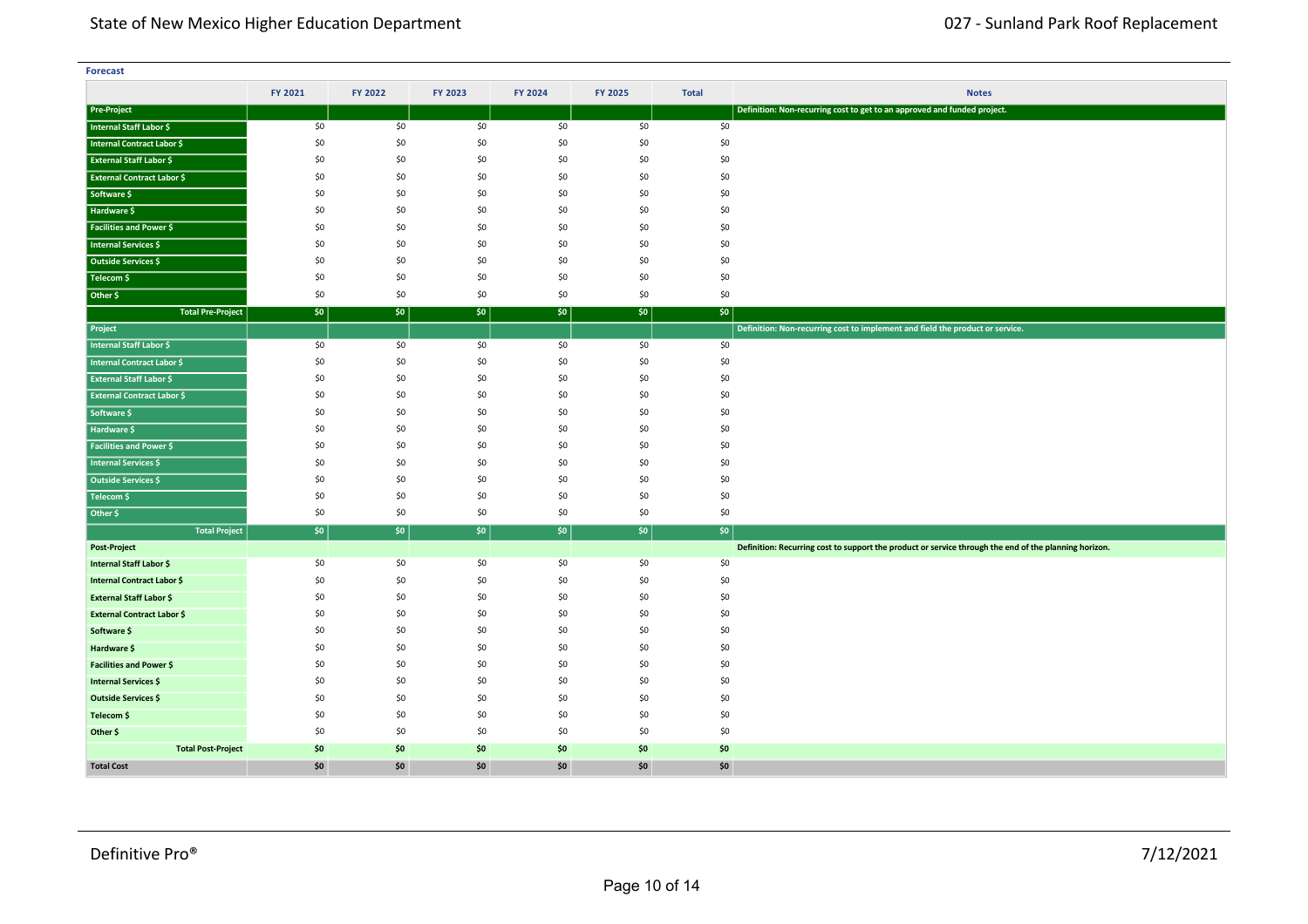|                                   | FY 2021 | FY 2022 | FY 2023 | FY 2024 | FY 2025 | <b>Total</b>     | <b>Notes</b>                                                                                  |
|-----------------------------------|---------|---------|---------|---------|---------|------------------|-----------------------------------------------------------------------------------------------|
| Revenue                           |         |         |         |         |         |                  | Definition: Incoming revenue associated with the product or service.                          |
| $<$ Source 1> $\frac{6}{7}$       | \$0     | \$0     | \$0     | \$0     | \$0     | \$0              |                                                                                               |
| $50$ cs 2> \$                     | \$0     | \$0     | \$0     | \$0     | \$0     | \$0              |                                                                                               |
| $<$ Source 3> $\frac{6}{5}$       | \$0     | \$0     | \$0     | \$0     | \$0     | \$0              |                                                                                               |
| $<$ Source 4> $\frac{6}{7}$       | \$0     | \$0     | \$0     | \$0     | \$0     | \$0              |                                                                                               |
| $<$ Source 5> $\frac{1}{2}$       | \$0     | \$0     | \$0     | \$0     | \$0     | \$0              |                                                                                               |
| $<$ Source 6> $\frac{6}{5}$       | \$0     | \$0     | \$0     | \$0     | \$0     | \$0              |                                                                                               |
| <source 7=""/> \$                 | \$0     | \$0     | \$0     | \$0     | \$0     | \$0              |                                                                                               |
| $<$ Source 8> $\frac{6}{5}$       | \$0     | \$0     | \$0     | \$0     | \$0     | \$0              |                                                                                               |
| <b>Total Revenue</b>              | \$0     | \$0     | \$0     | \$0\$   | \$0     | \$0              |                                                                                               |
| <b>Cost Reduction</b>             |         |         |         |         |         |                  | Definition: Money saved that is being spent today. True cost take-out.                        |
| <b>Internal Staff Labor \$</b>    | \$0     | \$0     | \$0     | \$0     | \$0     | \$0              |                                                                                               |
| <b>Internal Contract Labor \$</b> | \$0     | \$0     | \$0     | \$0     | \$0     | \$0              |                                                                                               |
| <b>External Staff Labor \$</b>    | \$0     | \$0     | \$0     | \$0     | \$0     | \$0              |                                                                                               |
| <b>External Contract Labor \$</b> | \$0     | \$0     | \$0     | \$0     | \$0     | \$0              |                                                                                               |
| Software \$                       | \$0     | \$0     | \$0     | \$0     | \$0     | \$0              |                                                                                               |
| Hardware \$                       | \$0     | \$0     | \$0     | \$0     | \$0     | \$0              |                                                                                               |
| <b>Facilities and Power \$</b>    | \$0     | \$0     | \$0     | \$0     | \$0     | \$0              |                                                                                               |
| <b>Internal Services \$</b>       | \$0     | \$0     | \$0     | \$0     | \$0     | \$0              |                                                                                               |
| <b>Outside Services \$</b>        | \$0     | \$0     | \$0     | \$0     | \$0     | \$0              |                                                                                               |
| Telecom \$                        | \$0     | \$0     | \$0     | \$0     | \$0     | \$0              |                                                                                               |
| Other \$                          | \$0     | \$0     | \$0     | \$0     | \$0     | \$0              |                                                                                               |
| <b>Total Cost Reduction</b>       | \$0     | $ $ \$0 | \$0     | \$0\$   | \$0     | \$0 <sub>1</sub> |                                                                                               |
| <b>Cost Avoidance</b>             |         |         |         |         |         |                  | Definition: Preventing money from having to be spent that is not currently being spent today. |
| Internal Staff Labor \$           | \$0     | \$0     | \$0     | \$0     | \$0     | \$0              |                                                                                               |
| Internal Contract Labor \$        | \$0     | \$0     | \$0     | \$0     | \$0     | \$0              |                                                                                               |
| <b>External Staff Labor \$</b>    | \$0     | \$0     | \$0     | \$0     | \$0     | \$0              |                                                                                               |
| <b>External Contract Labor \$</b> | \$0     | \$0     | \$0     | \$0     | \$0     | \$0              |                                                                                               |
| Software \$                       | \$0     | \$0     | \$0     | \$0     | \$0     | \$0              |                                                                                               |
| Hardware \$                       | \$0     | \$0     | \$0     | \$0     | \$0     | \$0              |                                                                                               |
| Facilities and Power \$           | \$0     | \$0     | \$0     | \$0     | \$0     | \$0              |                                                                                               |
| <b>Internal Services \$</b>       | \$0     | \$0     | \$0     | \$0     | \$0     | \$0              |                                                                                               |
| Outside Services \$               | \$0     | \$0     | \$0     | \$0     | \$0     | \$0              |                                                                                               |
| Telecom \$                        | \$0     | \$0     | \$0     | \$0     | \$0     | \$0              |                                                                                               |
| Other \$                          | \$0     | \$0     | \$0     | \$0     | \$0     | \$0              |                                                                                               |
| <b>Total Cost Avoidance</b>       | \$0     | \$0     | \$0     | \$0     | \$0     | \$0              |                                                                                               |
| <b>Total Benefit</b>              | \$0     | \$0     | \$0     | \$0     | \$0     | \$0              |                                                                                               |

**Total Cost Reduction** \$0 \$0 \$0 \$0 \$0 \$0

**Cumulative Return** \$0 \$0 \$0 \$0 \$0 \$0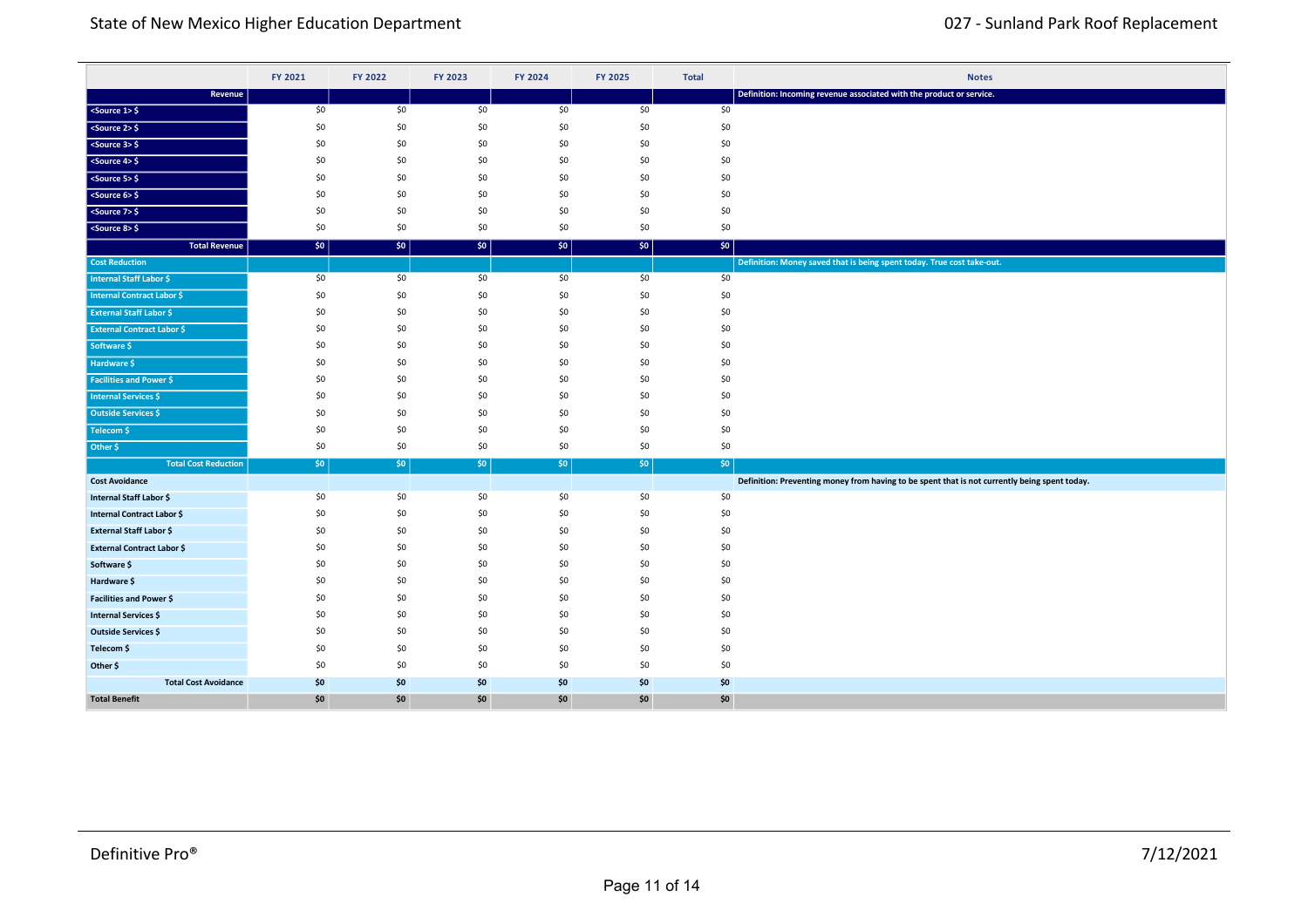|                             |                      | FY 2021 | FY 2022 | <b>FY 2023</b> | <b>FY 2024</b> | <b>FY 2025</b> | <b>Total</b> |
|-----------------------------|----------------------|---------|---------|----------------|----------------|----------------|--------------|
| <b>Total Pre-Project</b>    |                      | \$0     | \$0     | \$0            | \$0            | \$0            | \$0          |
| <b>Total Project</b>        |                      | \$0     | \$0     | \$0            | \$0            | \$0            | \$0          |
| <b>Total Post-Project</b>   |                      | \$0     | \$0     | \$0            | \$0            | \$0            | \$0          |
|                             | <b>Total Cost</b>    | \$0     | \$0     | \$0            | \$0            | \$0            | \$0          |
| <b>Total Revenue</b>        |                      | \$0     | \$0     | \$0            | \$0            | \$0            | \$0          |
| <b>Total Cost Reduction</b> |                      | \$0     | \$0     | \$0            | \$0            | \$0            | \$0          |
| <b>Total Cost Avoidance</b> |                      | \$0     | \$0     | \$0            | \$0            | \$0            | \$0          |
|                             | <b>Total Benefit</b> | \$0     | \$0     | \$0            | \$0            | \$0            | \$0          |
| <b>Return</b>               |                      | \$0     | \$0     | \$0            | \$0            | \$0            | \$0          |
| <b>Cumulative Return</b>    |                      | \$0     | \$0     | \$0            | \$0            | \$0            | \$0          |
| <b>ROI %</b>                |                      | 0.00%   | 0.00%   | 0.00%          | 0.00%          | 0.00%          | 0.00%        |
| <b>Cumulative ROI %</b>     |                      | 0.00%   | 0.00%   | 0.00%          | 0.00%          | 0.00%          | 0.00%        |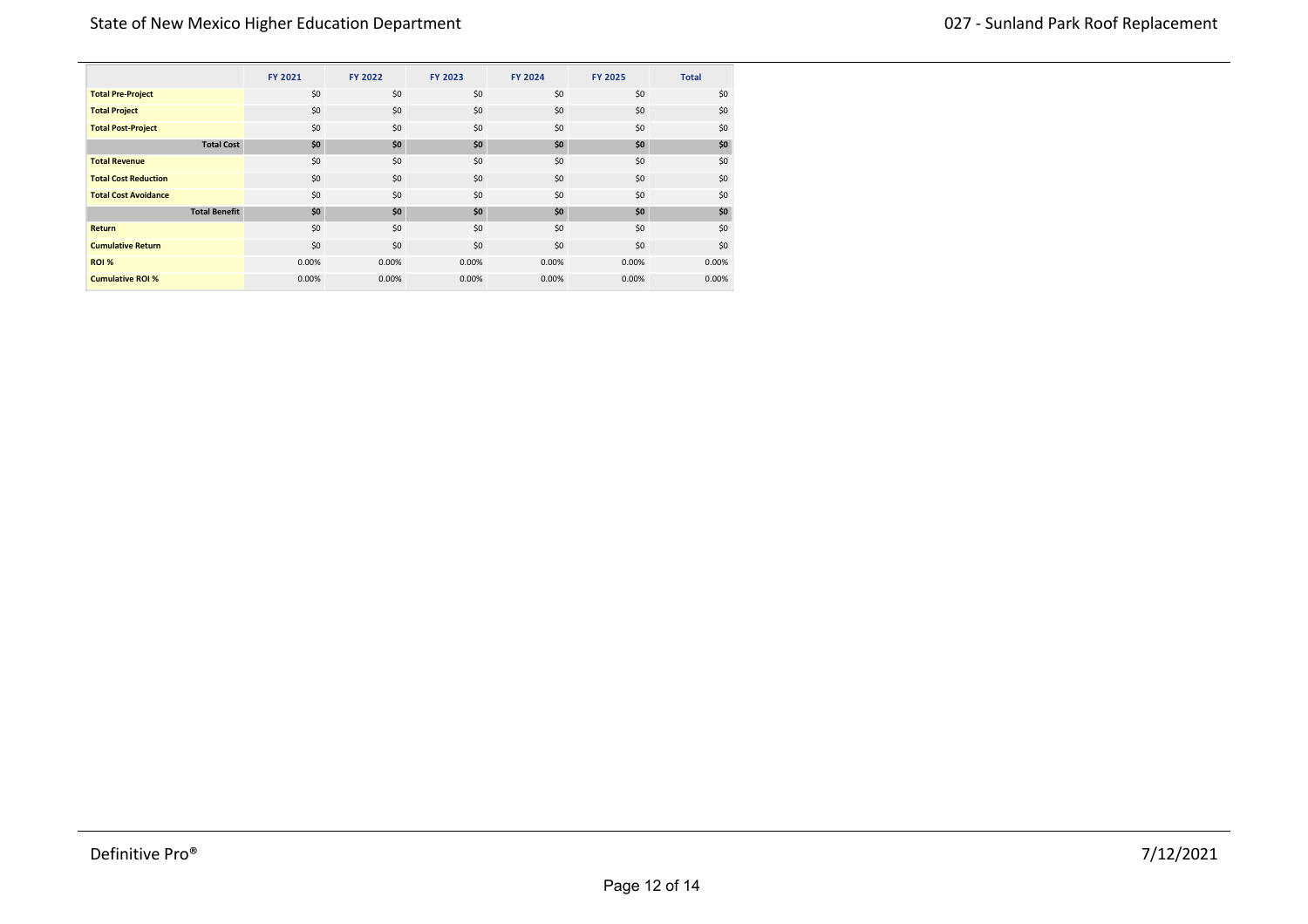## State of New Mexico Higher Education Department 027 - Sunland Park Roof Replacement